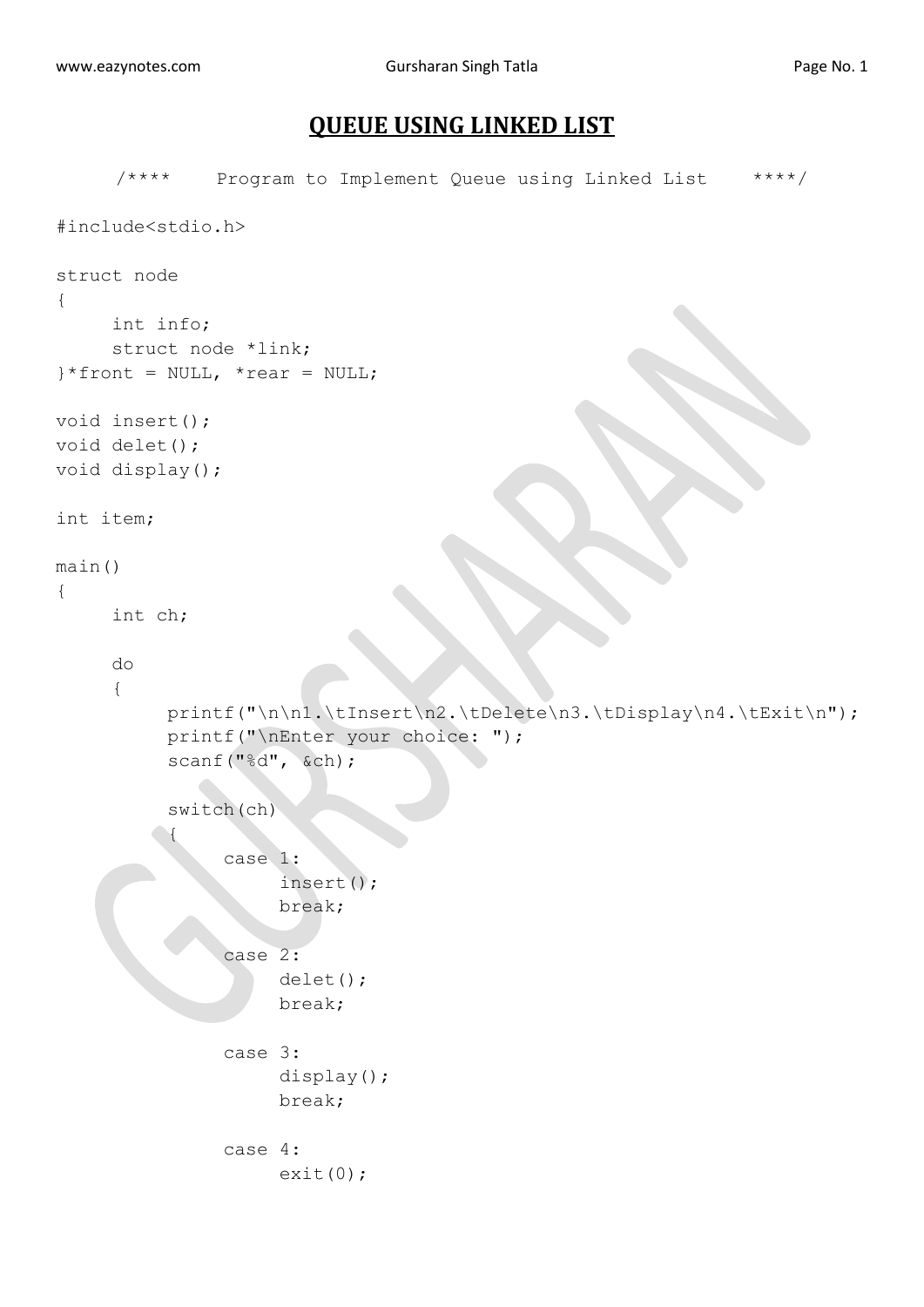```
 default:
                    printf("\n\nInvalid choice. Please try again...\n");
 }
     } while(1);
      getch();
}
void insert()
{
     printf("\n\nEnter ITEM: ");
     scanf("%d", &item);
     if(rear == NULL){
          rear = (struct node *)malloc(sizeof(struct node));
          rear->info = item;rear->link = NULL;
          front = rear;}
     else
     {
          rear->link = (struct node *)malloc(sizeof(struct node));
          rear = rear->link;
          rear\rightarrowinfo = item;
          rear->link = NULL;}
}
void delet()
{
     struct node *ptr;
     if(front == NULL)printf("\n\nQueue is empty.\n");
     else
     {
           ptr = front;
           item = front->info;
          front = front->link; free(ptr);
           printf("\nItem deleted: %d\n", item);
          if(front == NULL)rear = NULL;}
}
```